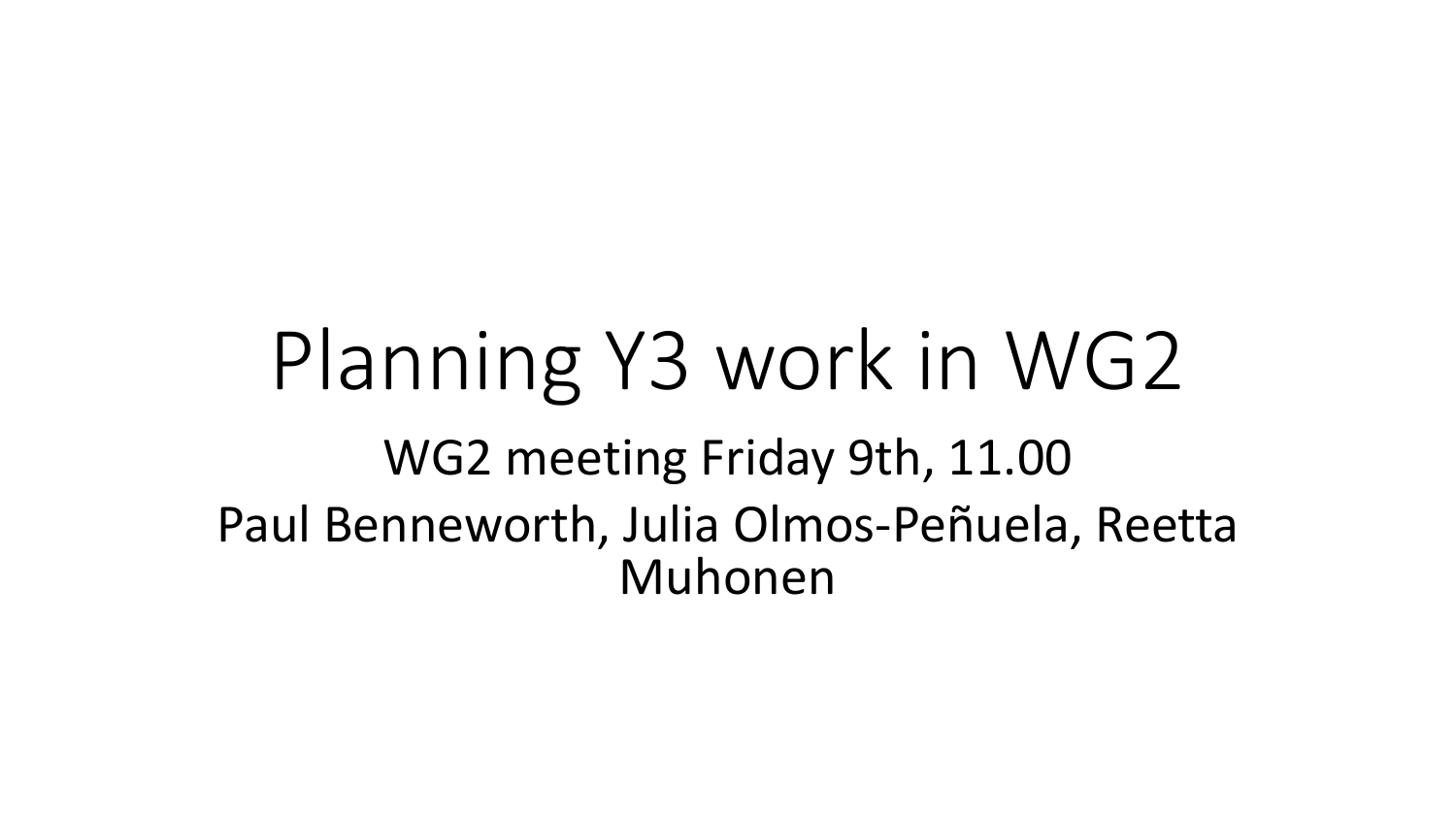Introduction to this session:2 activities for Y3 *Repetition of Poznan approach (Y1 fiche)*

- WG Meeting July 2018 finalising a reporting framework (fiche) for Local Policy Contexts for impact generation
- $\rightarrow$  STSM 2-3-1: "Understanding diversity of European Impact Contexts"

 *Observe the structural requirements and conditions favouring the flowing of SSH knowledge towards society at large.*

- Collaboration with SIG ECI on mapping barriers to impact generation amongst ECI
- $\rightarrow$  STSM 2-3-2: "Societal impact and career development of early stage researchers".

 *Observe national policies to stimulate cooperation between the research sector and the socio- economic or NGO partners* 

*Propose measures to better value SSH.*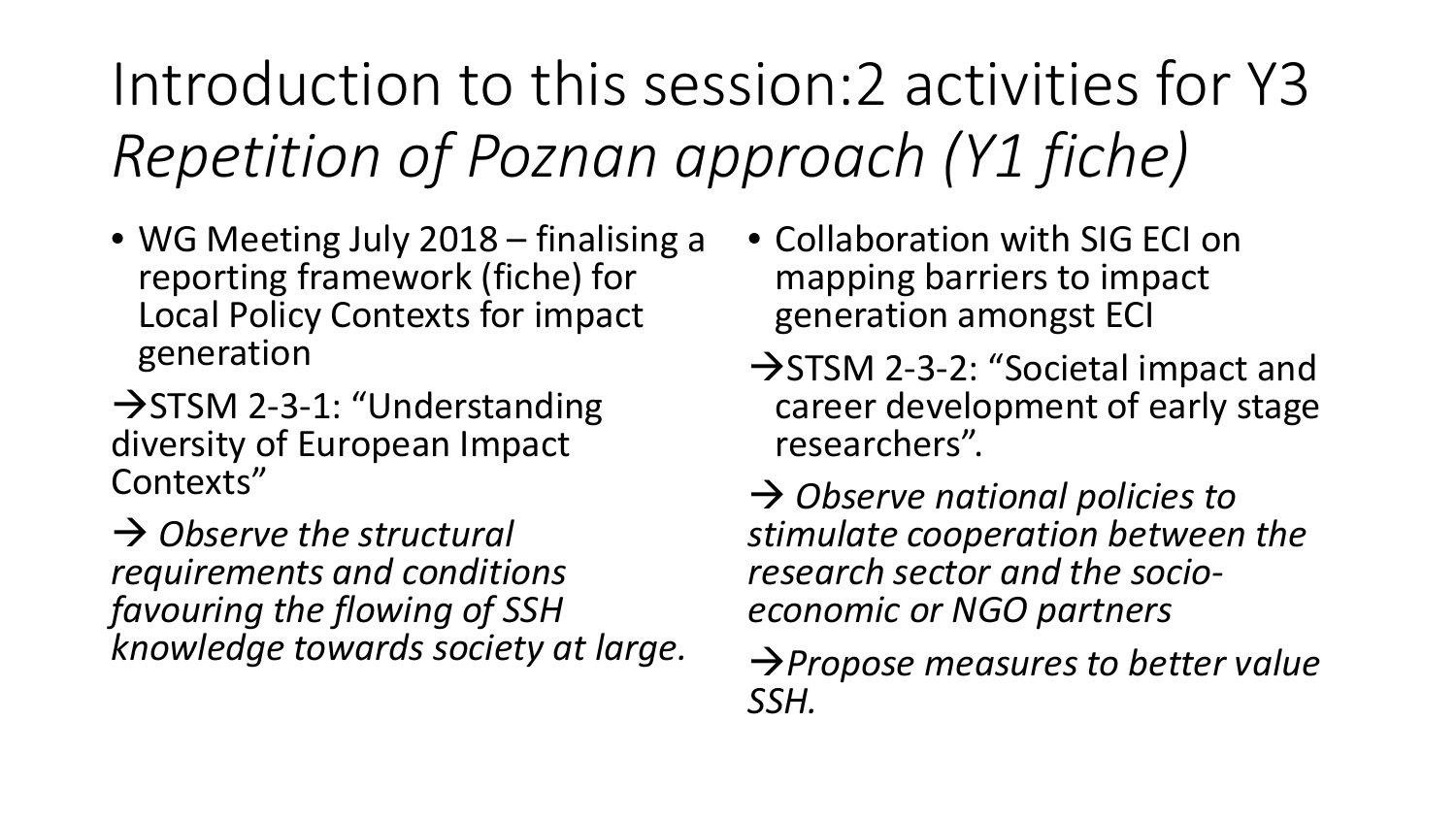#### Preamble to the two group discussions





- Think-tank format of TS feedback from ESRs
- Disquiet with 'unfairness' (NONLUK-centric) of Impact
- Assumes demanding local systems: knowledge  $\rightarrow$  impact
- What about the **Non-Paradigmatic Impact Contexts**?
	- Underfunded research systems?
	- Uninterested policy-makers?
	- Hostile societal partners?
	- Losers from social change?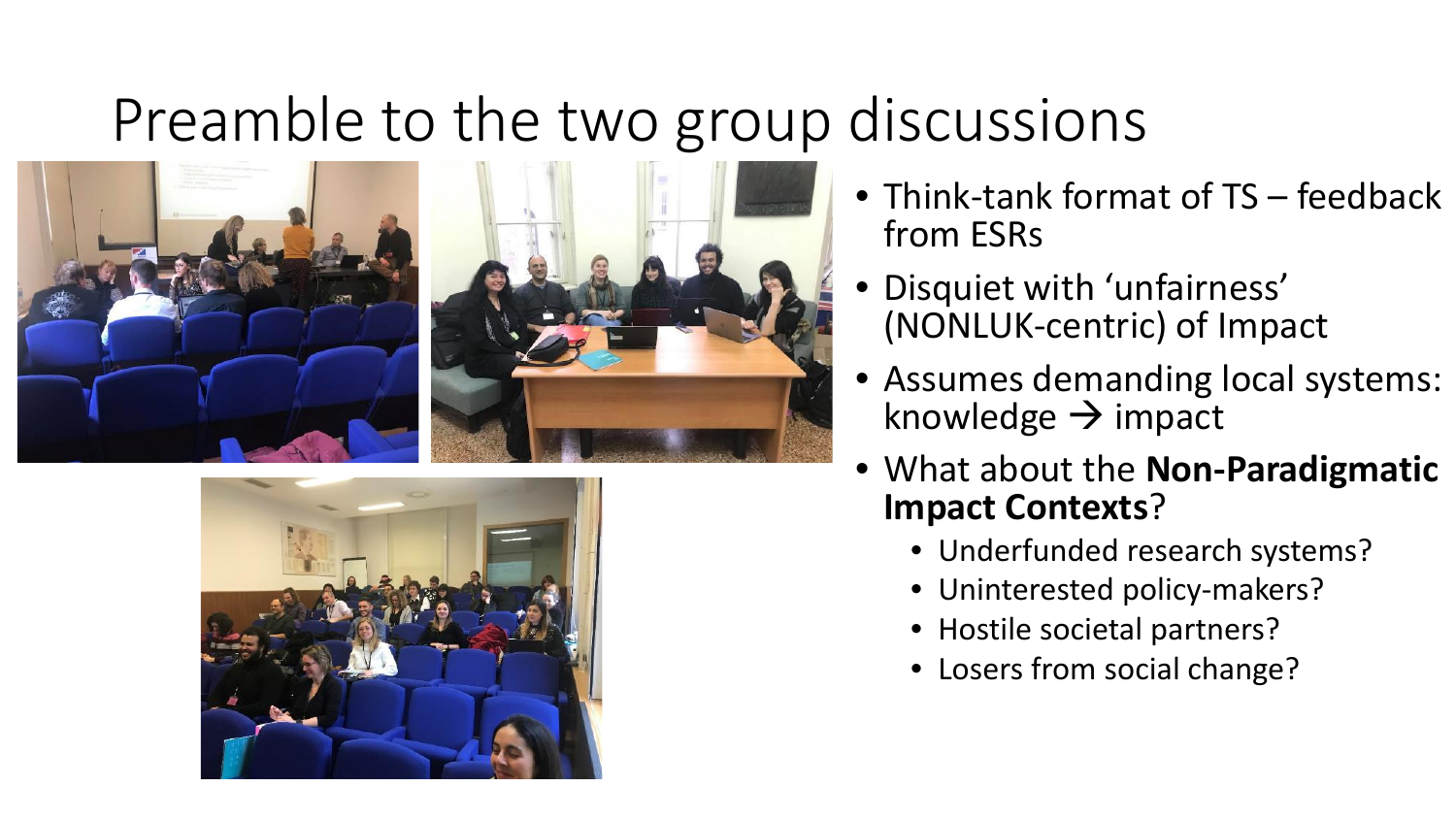#### Introduction to this session:2 activities for Y3

• *WG Meeting July 2018 – finalising a reporting framework (fiche) for Local Policy Contexts for impact generation*

 $\rightarrow$  "Understanding the dimensions of Local Contexts for Impact Generations"

**→ Long list of key issues that might affect flow of SSH into society in different European contexts**

- *WG Meeting July 2018 - Collaboration with SIG ECI on mapping barriers to impact generation amongst ECI*
- $\rightarrow$ "Mapping key challenges raised by Impact requirements for ESRs"
- **Long list of challenges facing ESRs as basis for interviews/ probes to existing SIG work**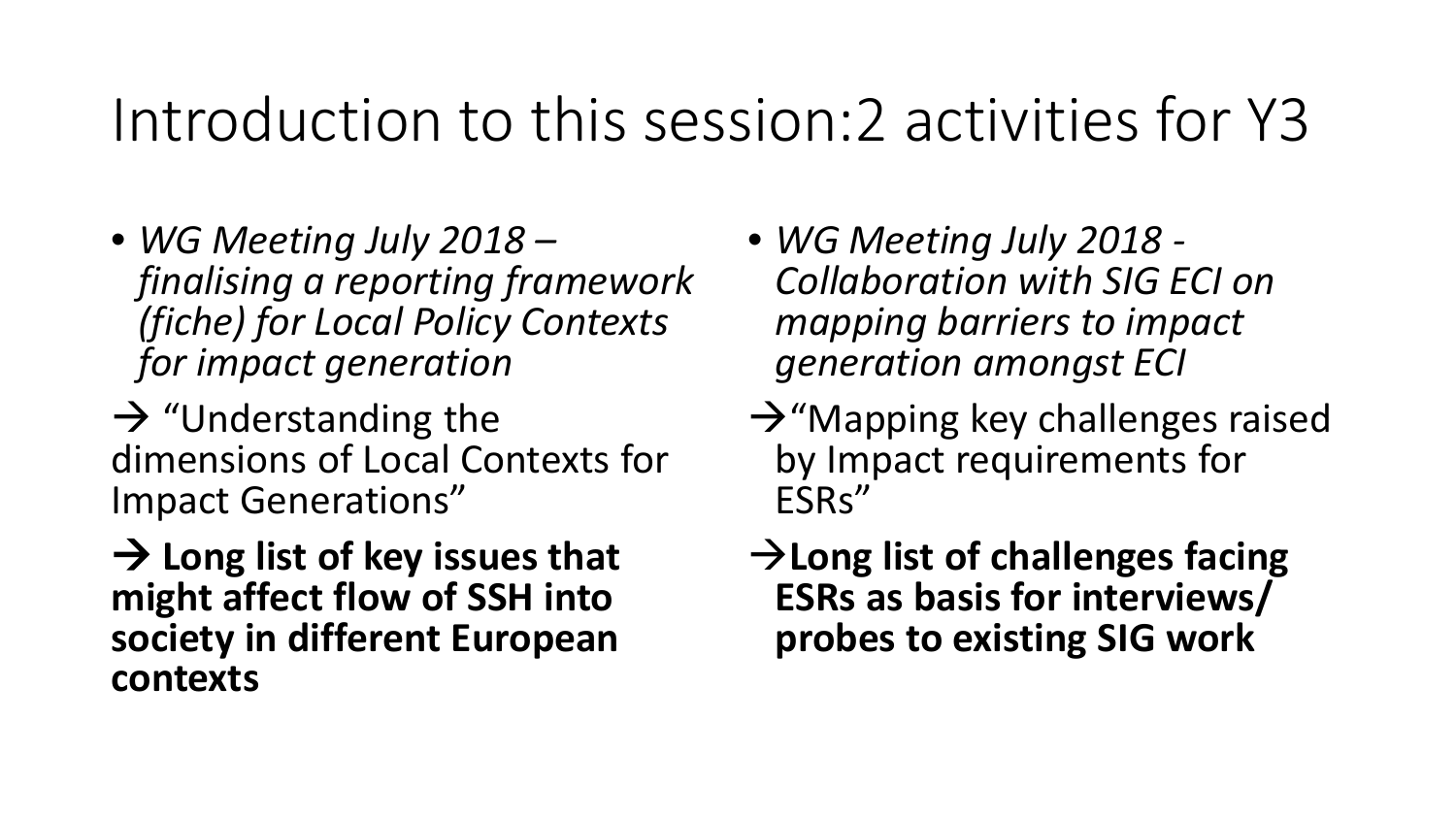Part I:"Understanding the dimensions of Local Contexts for Impact Generations"



- What do LPCs have to do to raise themselves up to the level of HPCs?
- How does the Matthew Effect create a lock-in in LPC/HPC split?
- How far should LPCs mimic HPCs given this lock-in?
- How far should LPCs adopt NONLUK methodologies for stimulating & evaluating SSH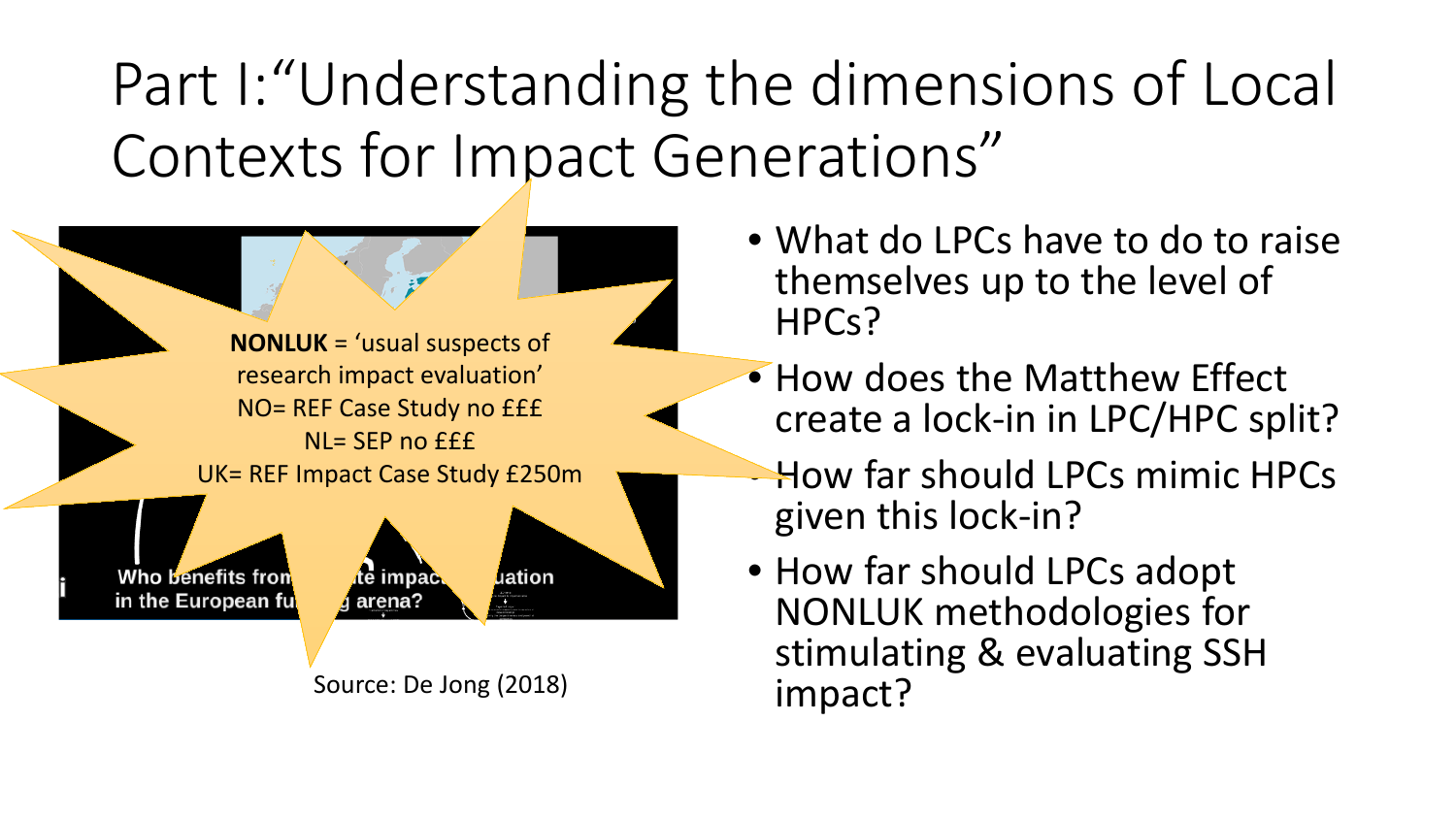Looking to the polar extremes of Impact Generating Contexts

- Stereotypical HPC Impact Generating Context
	- Properly funded research projects
	- Impact a requirement for research
	- Demanding local partners who give value-added feedback
	- Skilled local users with own resources
	- Respect for impact generation via 'intellectual role'
	- Acknowledgement by institutions of importance of impact
- Stereotypical LPC Impact Generating Context
	- $\delta$  Research funding via block grant
	- Impact not addressed by funders
	- Local partners who want definite answers to banal questions
	- Civil society organisations conflict with research authority figures
	- Disdain for academics infecting national body w 'foreign influence'
	- Naïve/ simplistic publish-or- perish/ tenure track approaches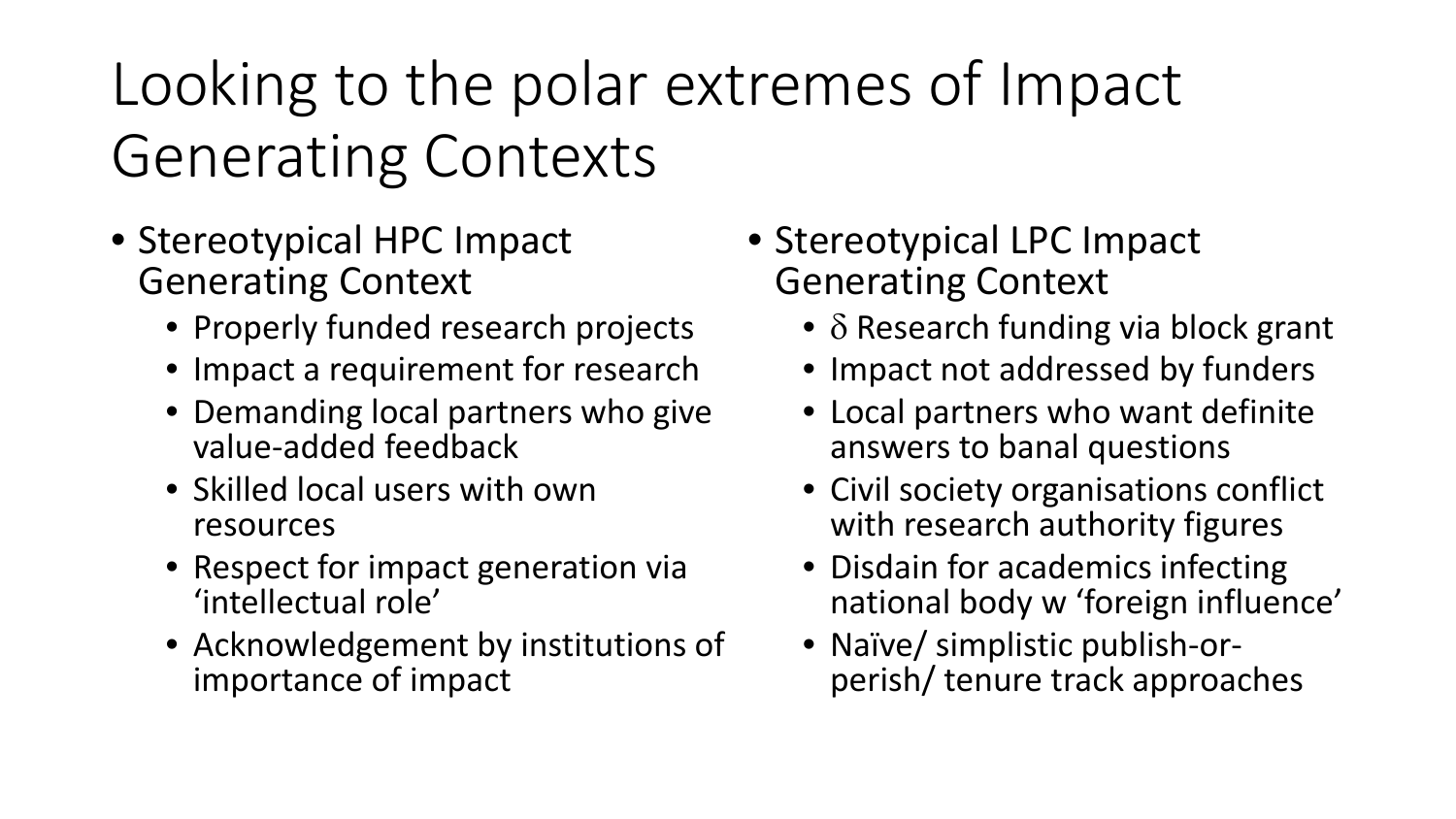# *European Platform for Impact Context* (EPIC)

- Plan for Y3 is to generate understandings of different (especially **non-paradigmatic**) impact contexts
	- Avoid judgementalism and blame for LPCs for not being like HPCs
	- Acknowledge substantial SSH impact creation in 'LPCs'
	- Provide detailed understanding of variation in potentials for impact across Europe
	- **Avoid thin policy borrowing and a "New Silicon Valley" problems**
- Meeting to be held at end of Y3
	- Prepare fiche (summer 2018)
	- Analyse fiche (Winter 2018)
	- Prepare working report (Spring 2019)
	- Feedback from WG2 at Spring 2019 meeting
	- *Potential Platform Event for Policymakers in Non-Paradigmatic Impact Contexts in Western Balkans Spring 2019.*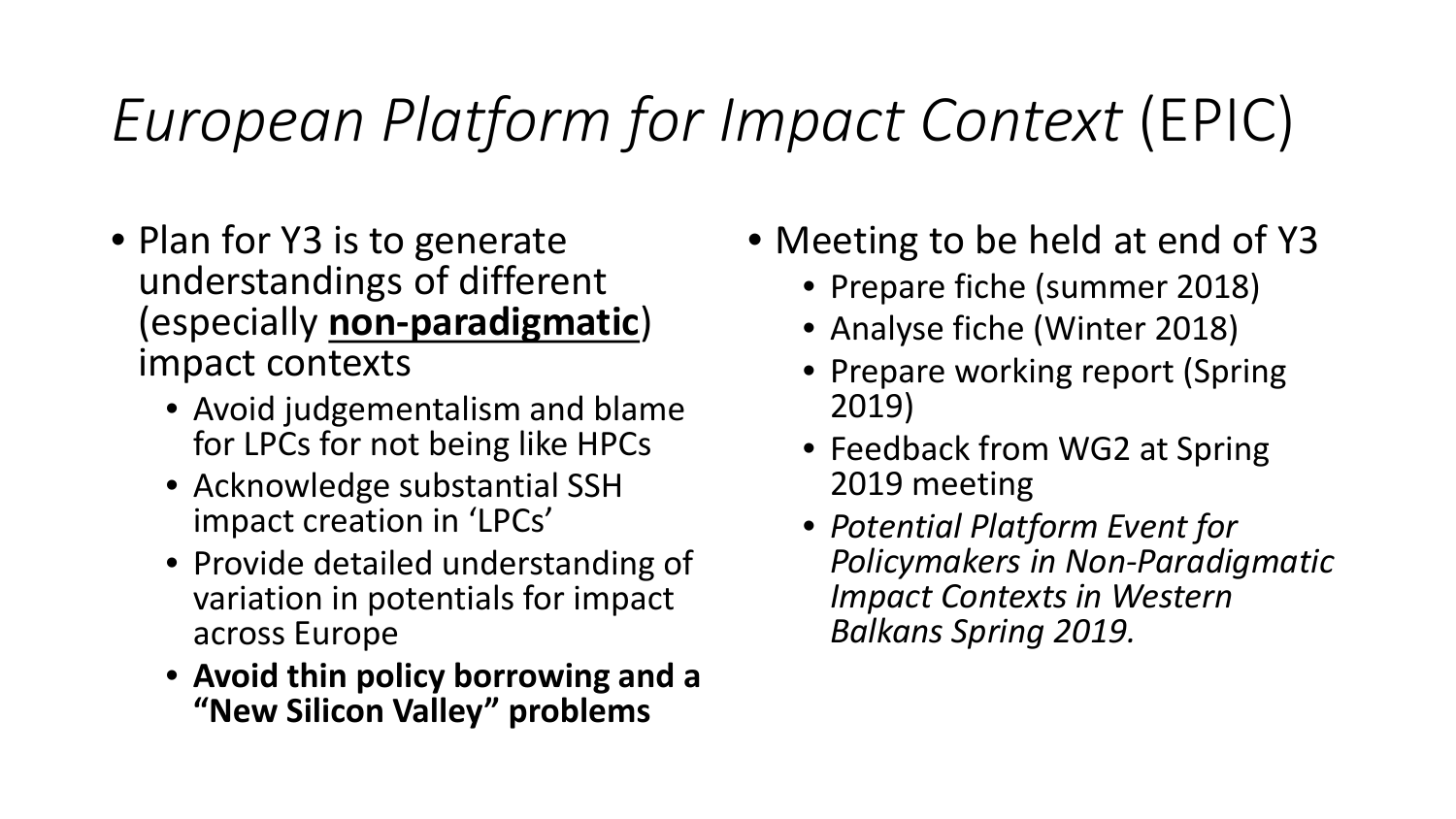- A local impact context:
	- The systemic outcome of an interplay of different actors,
	- with different orientations to SSH research,
	- pursuing their own goals,
	- which give signals to **sincerely engaging SSH researchers**
	- making impact creation more or less 'easy'
- Write down variables/ issues/ tensions
- that you think might determine/ shape/ influence/ moderate
- what kind of societal response a **sincerely engaging (SSH) researcher** might receive

First **individually** Then in **small groups (rapporteur)** Finally **in plenary**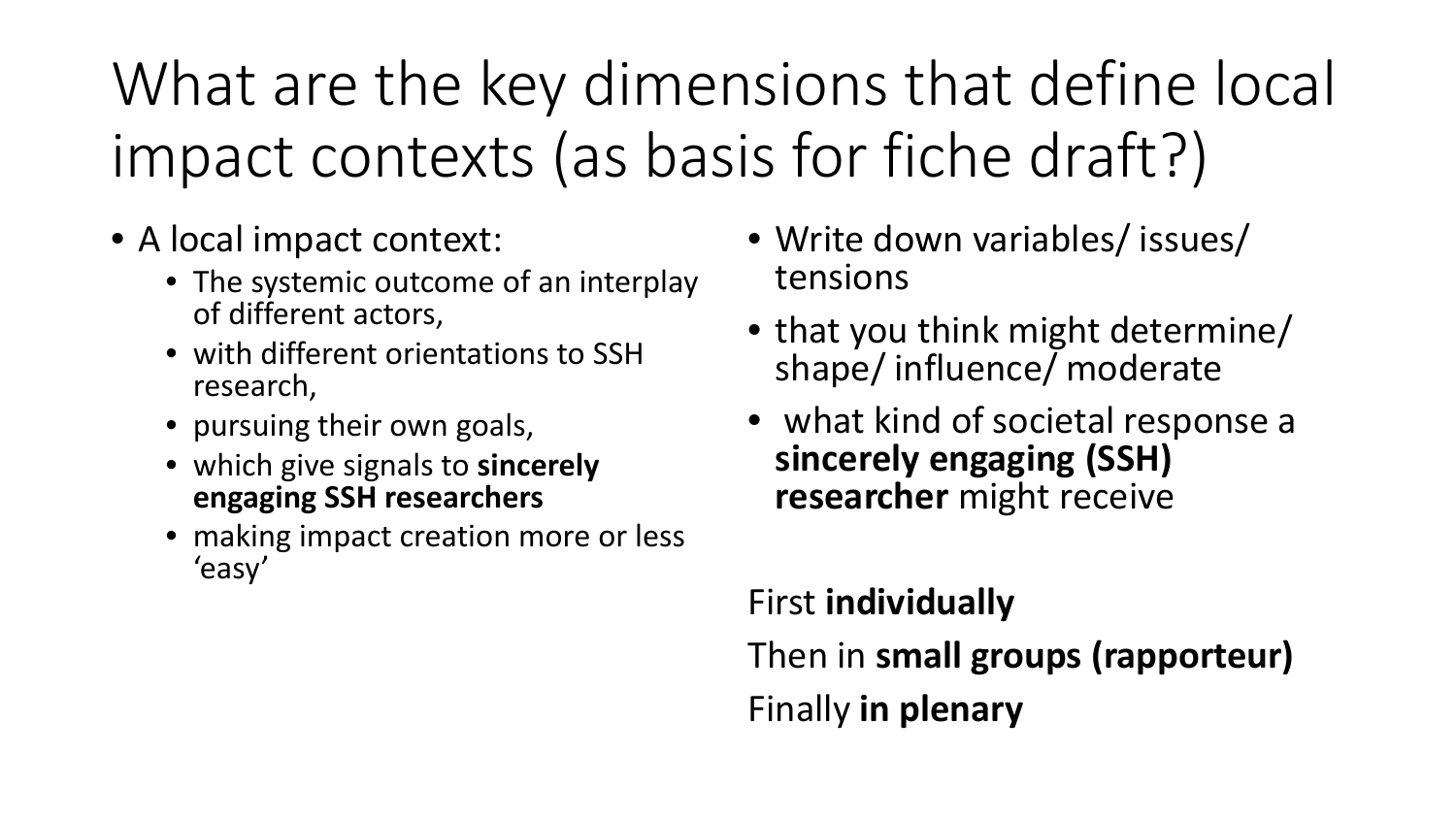- 1. A social structure (educated level) where society asks sophisticated questions of the kinds that SSH can answer. (*NL: National Science Agenda*)
- 2. Having tools that are immediately applicable e.g. SIA
- 3. Enthusiastic actors who need and benefit from the tools
- 4. Local actors who can make a difference with the knowledge
- 5. The direction of travel of the science system and the sophistication of policy-makers
- 6. Researchers do not always do research on their own local context
- 7. The availability of physical space to engage with citizens
- 8. Policy-makers may be antipathetic<br>to particular kinds of research (e.g. minority research)
- 9. Policy-makers want facts and figures, not ambiguous academic discourse
- 10. The alignment of science with the political approach of the day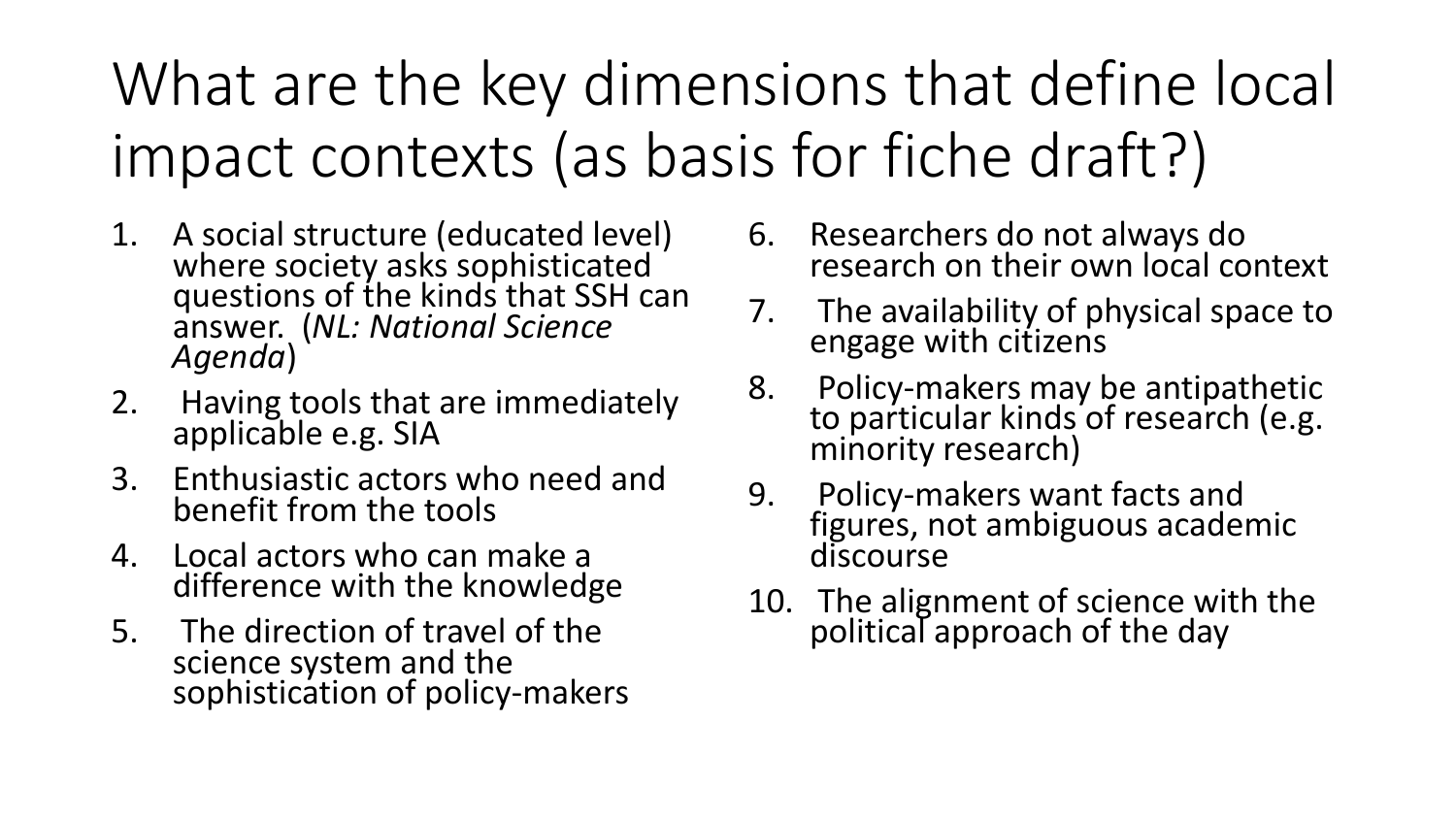- 1. Politics and history: determines conditions of relationship of research and society
- 2. SSH communicate in native language, so place of native language in evaluation
- 3. The lacuna for a lot of (high-level) science policy (RRI, OS, Citizen Science) and natural language
- 4. Are local policy documents informed by research and academics or refer to research/ see research as part of solution (Health)?
- 5. In living laboratories, they attract smart / sophisticated citizens, and not all citizens are smart and sophisticated
- 6. Academic incentive systems  $\rightarrow$  publishing
- 7. Temporary contracts might undermine stakeholder collaboration
- 8. Real world problems experienced by citizens do not always align with researcher approaches
- 9. Stakeholders and researchers do not always understand each other and use discourses
- 10. Researchers might not understand policy processes, so a complicated/ opaque policy process might hinder SSH impact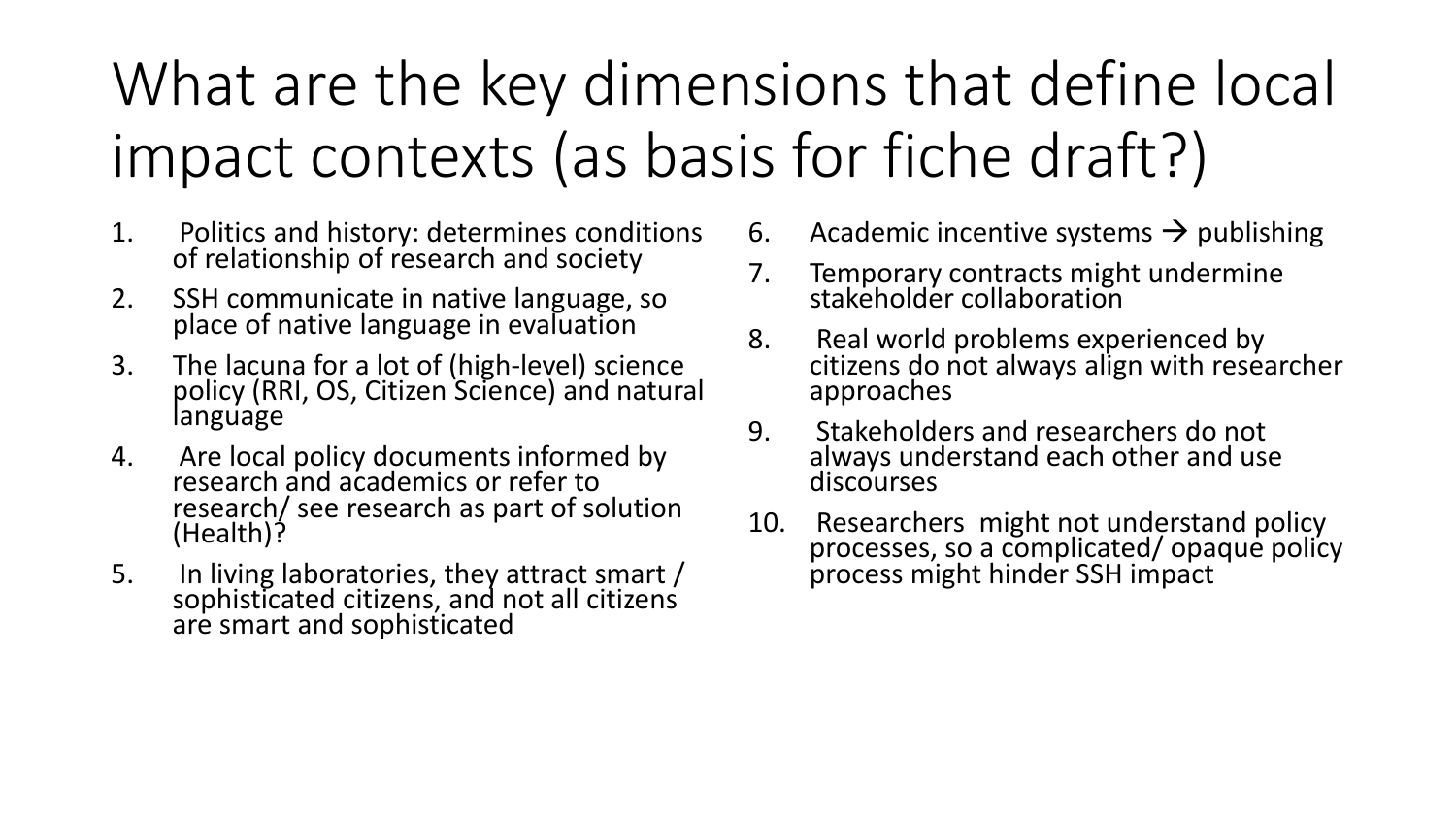- 1. Objective knowledge brokers.
- 2. Three dimensions or actors / mechanisms that involve them
	- Academic/ researcher: publishing in English & high IF journals vs choosing an approach to society
	- Organisational environment: universities reward systems: different profiles: teaching and research, social impact, and reward them differently. Prizes, bonuses, recognition or rewards for stakeholder engagement.
	- Stakeholders : distrust/ distance or lack of awareness of the mechanisms of how science works, communications mechanisms, how academics & stakeholders work; work needs to be exciting
- 3. Better HR policy to support impact & training for individuals to get outside their comfort zones
- 4. Access to media, who access and work with, and schemes to link these things; culture of relations with journalists, the mutual trust and respect.
- The topology of the research system; where is the core or the periphery of the system, is it a single place, or is it spread through multiple actors, so you have an underlying network so does that pull you away from your local partners and local interests
- Indirect impact: don't forget that teaching and research are linked, they are education institutions, so the graduates have an effect
- The structure of an economy and the job market determines the fields that are being pulled through, determining signals where people are working and can profit from that, and their relationship to university.
- Power structures that allow voice to the potential users/ beneficiaries of the research & knowledge.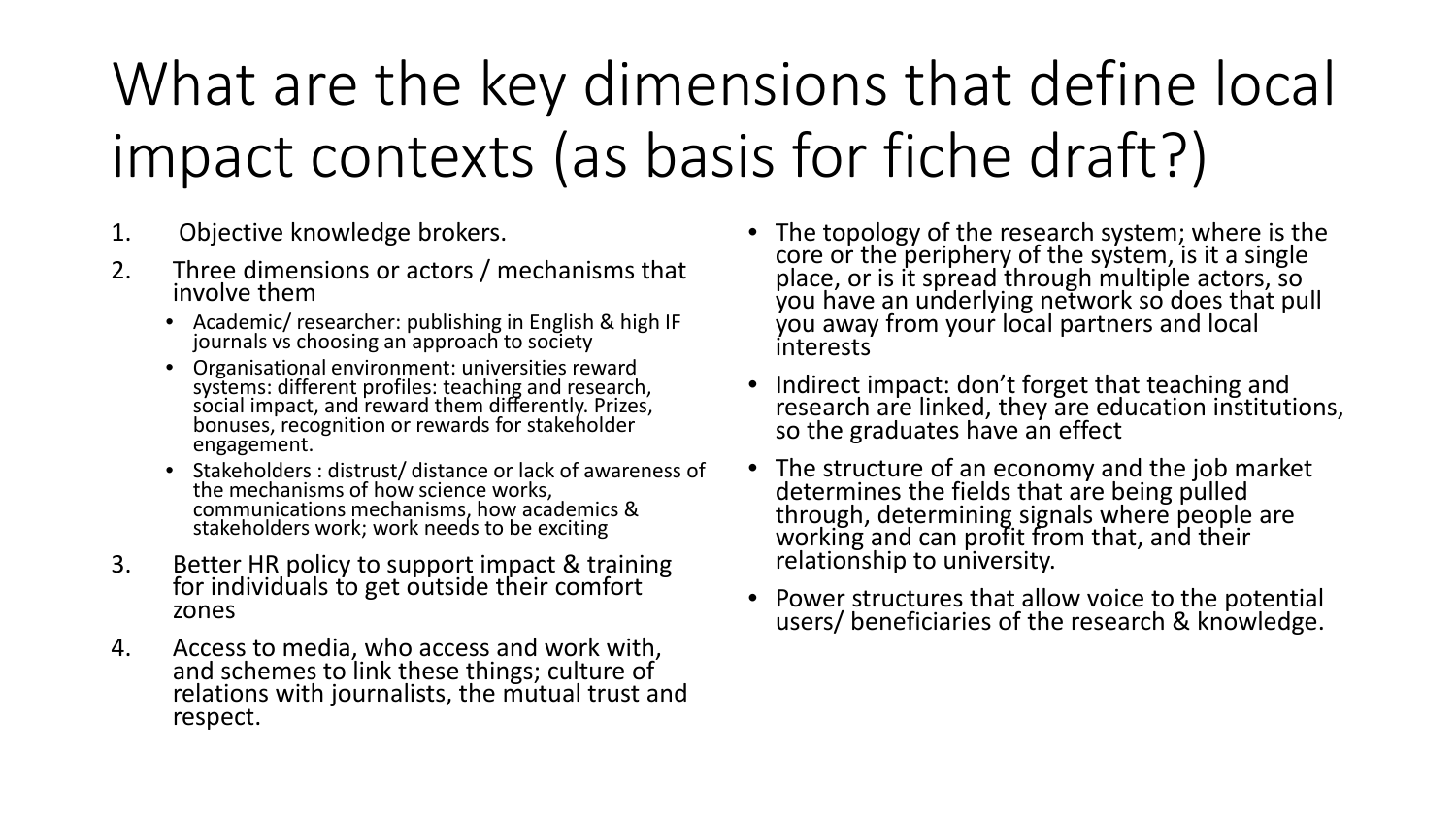Part II: "Mapping key challenges raised by Impact requirements for ESRs"

• The challenges of finding complementarity with other 'knowledge worlds' as ESR

Complementarity



- As ESRs learn norms of academic communities, they are confronted with norms and values of other world-views:
	- *What are these tensions?*
	- *How do they manifest themselves?*
	- *How can they be ameliorated?*
	- *For which ESRs does pursuing impact make sense?*
	- *How can more supportive (policy) systems be built?*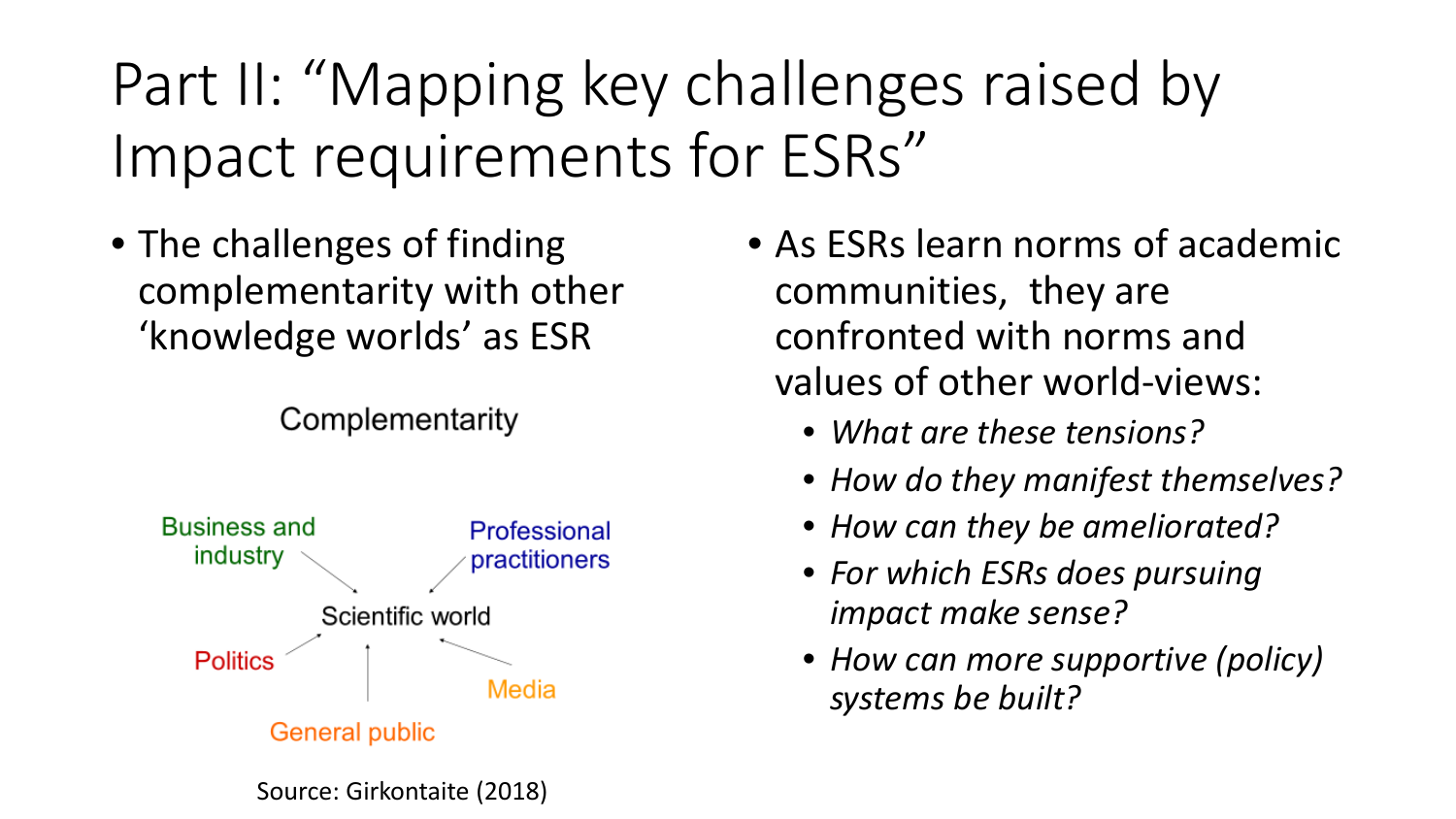#### "Escaping the ivory tower" exercize Zagreb



#### Escape the ivory tower!!

*Photo via Kate Maxwell https://twitter.com/skatemaxwell/status/964422218947084288*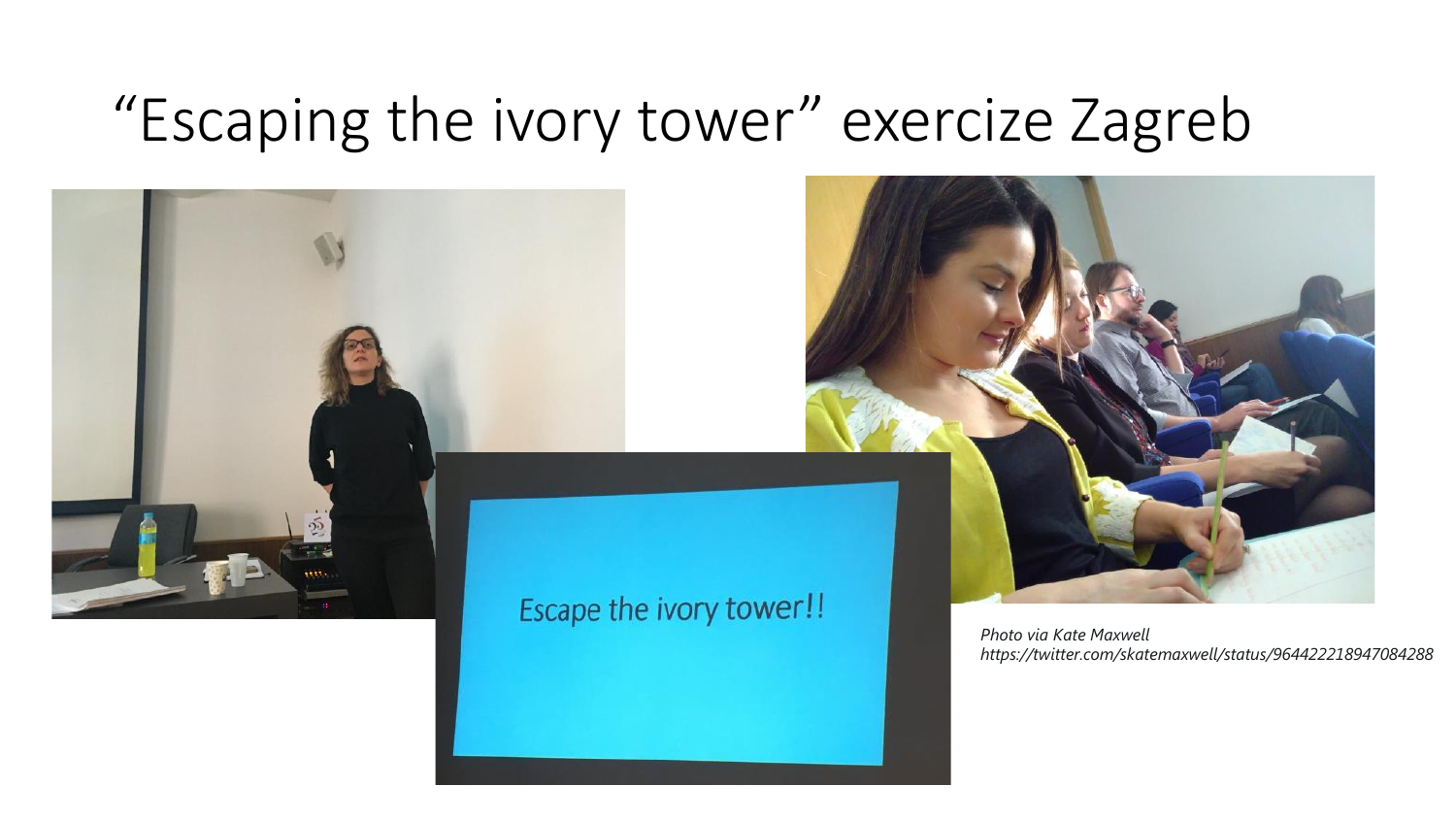## Barriers, tensions and issues (1)

- Potential impact defending methodology in a Ph.D. so thinking through creating an impactful methodology engaging with stakeholders as part of research process
- The issue with social sciences is that it is studying people and so there is that connection with the study subject that can bring good ideas/ energy into the project
- Coupling the impact creation activities into the core knowledge activities (teaching, researching, conferences …); embodying knowledge in own non-academic practice
- It is more like an elevator as people undertake different activities; but people can impose blinkers on themselves from either bottom/top, and remaining unblinkered throughout
- Shapin, S (2012) The Ivory Tower: the history of a figure of speech and its cultural uses. British Journal for the History of Science, 45(1): 1-27.
- There are 'cohorts of collegiality' that we may be within (e.g. science policy/ studies) and that may provide a natural flow to 'impact creation' within ongoing scientific work.
- 'Impact' is things that various people including ourselves find in some way good or having value and we have agency and control over.
- There is a need for a proper research agenda on impact and valuation so it can be better planned, organized and supported, and to deal with the harm reduction.
- The need to mobilise the colleagues who are not so conscious and engaged with impact in order to get this better organization.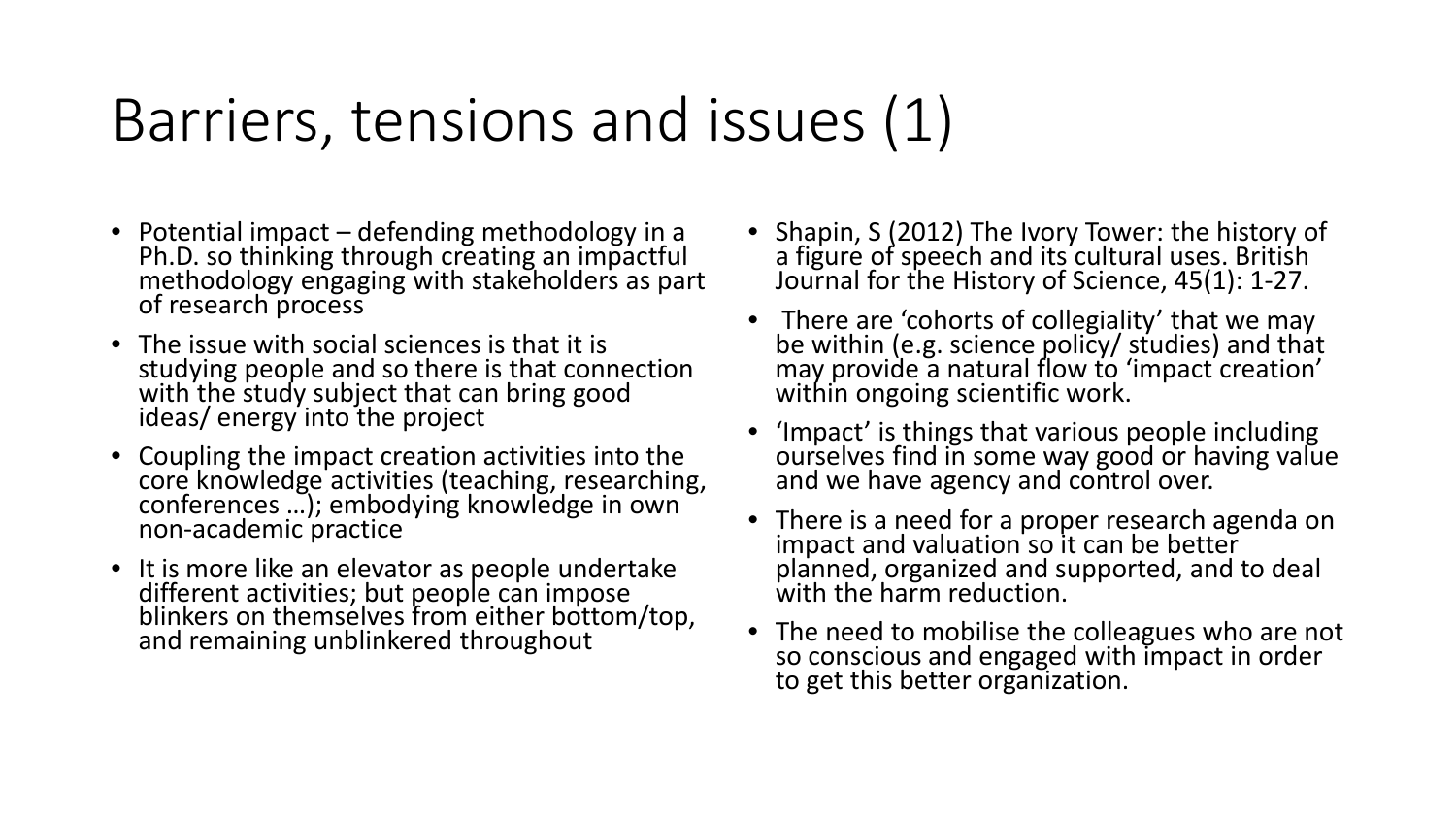- Career and reward system disconnected from social impact?
- Fairly independent assessment procedures?
- Personal and organizational & institutional constrains?
- Cultural and national features
- Disdain for creating normal 'everyday' impact & 'questing for heroic extraordinary impact'
- Write down variables/ issues/ tensions
- that you think might determine/ shape/ influence/ moderate
- The effects of attempting to deliver impact by an **Early Stage (SSH) Researcher** might have

#### First **individually** Then in **small groups (rapporteur)** Finally **in plenary**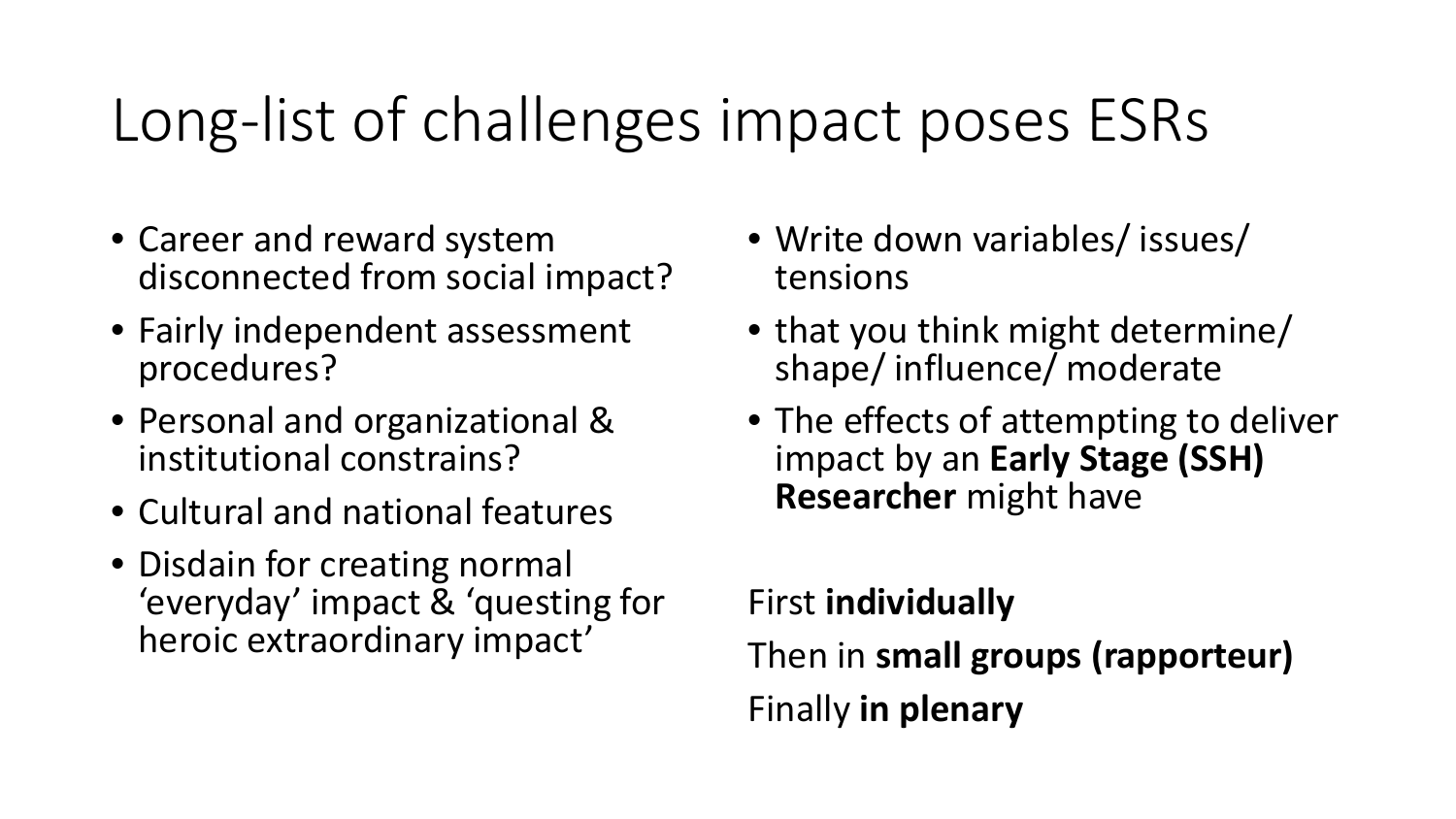- 1. Young people are more willing to engage with society (Spanish survey)
- 2. Impact evaluation and planning are a key issue: the support for that in the funding decisions
- 3. Do researchers know how to do it? SKILLS
- 4. Stakeholder engagement a social skill –<br>some things can be learned, others are more personal – toolkits to help address<br>those issues
- 5. The reward system not interesting for<br>ESRs to invest in it because not good for career
- 6. Different disciplines have different cultures – the small languages are not always applicable to citizens
- 7. Translateability of findings in to
- 8. Momentum/ serendipity in society 9/11 and Arabic culture: ca ESRs 'seize the moment' when the opportunity arises
- 9. Do ESRs have the status to be heard?
- 10. There is a gender recognition here because of manels, 70% of talking heads are main
- 11. Juniors do not have access to resources, funding, networks
- 12. Professors could help junior researchers to get into their networks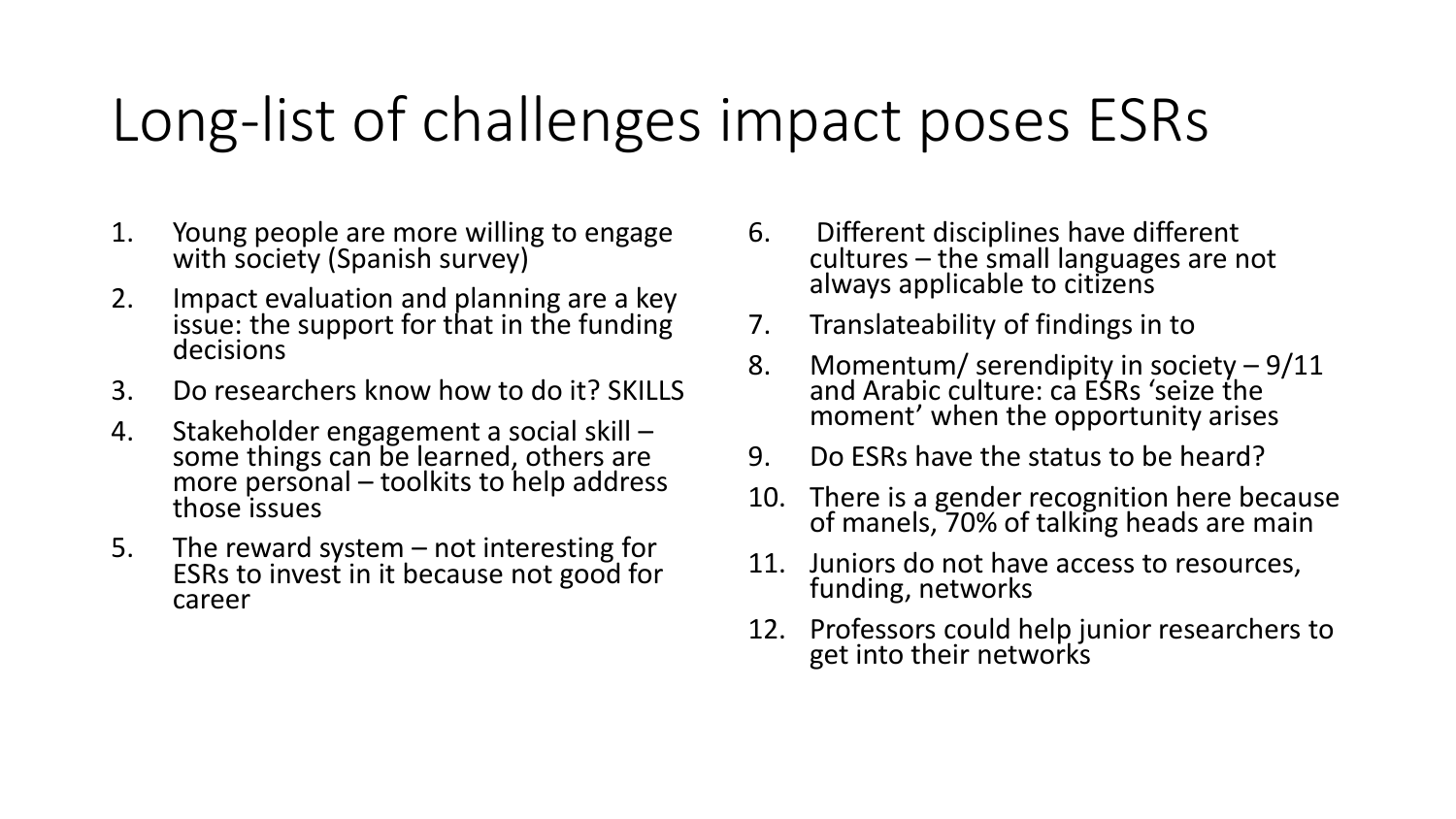- 1. Employment opportunities and labour<br>market for Ph.D.s; the LM might not demand Ph.D.s (or engaged Ph.D.s)
- 2. Feeling trapped between the two worlds – social and scientific
- 3. Policy at the institutional/ organisational level for managing the tensions – policy only as good as its<br>implementation- concrete action implementation-concrete action<br>points
- 4. Dispersion & displacement where should you as ESR place your effort?
- 5. Impact is a long-term issue to create so there are other things more immediately rewarding
- 6. ESRs are a very diverse group so Ph.D.s are very different to postdocs and junior teachers, there may be a single large project or collage of projects
- 7. The role of the supervisor and the networks, so it depends on the personality of the supervisors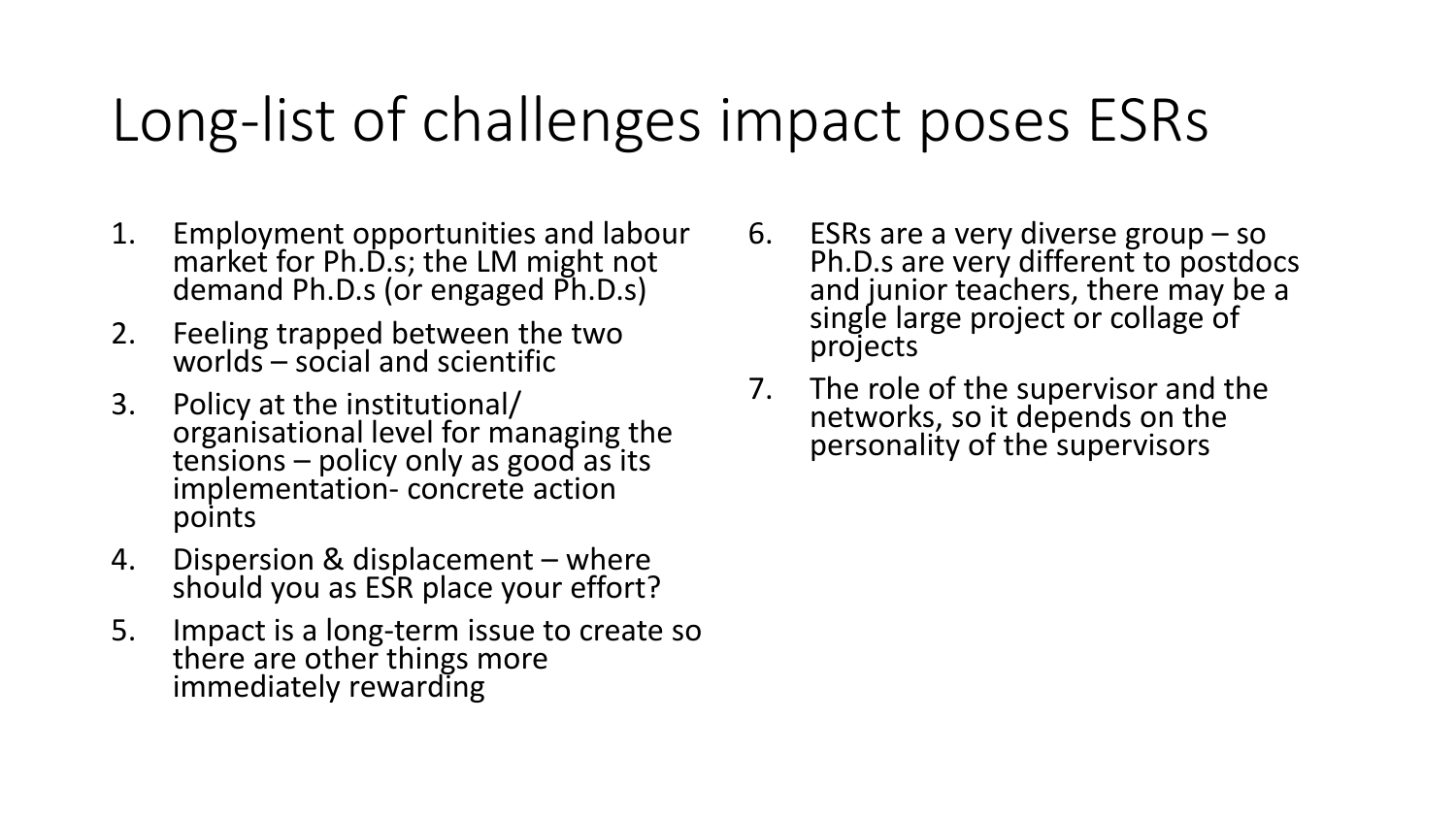- 1. Mindset: 'challenges' may paralyse activity Impact is also an opportunity for ESRs
- 2. Who are the key players for ESRs to help them better achieve impact – supervisors, peers,  $\rightarrow$  stability in their tasks
- 3. SKILLS are ESRs being trained for impact (in-)formally? Who is giving them the skills, what are the skills? The socialisation of what are the skills? The socialisation of social impact...
- 4. New career models, drastic change of academia – proletarianisation of ESR experience, short-term contracts, low income
- 5. New society models, ESRs should be given the opportunity to know that society needs impact, and private stakeholders have social needs that researchers can fulfi.
- 6. Media training for early career investigators, some disciplines have more difficulties to communicate with media about their research
- 7. Gender, and the time issue, and having a family/ care work not so well divided, women are lagging behind in this free time
- 8. Choosing the supervisor wisely, not necessarily someone v important but someone with the time to invest in the training of these impact skills
- 9. Different topics can get different support or maybe not get support; gender studies is not welcomed or financed in certain countries – v challenging to do that; challenging to do and then get the impact.